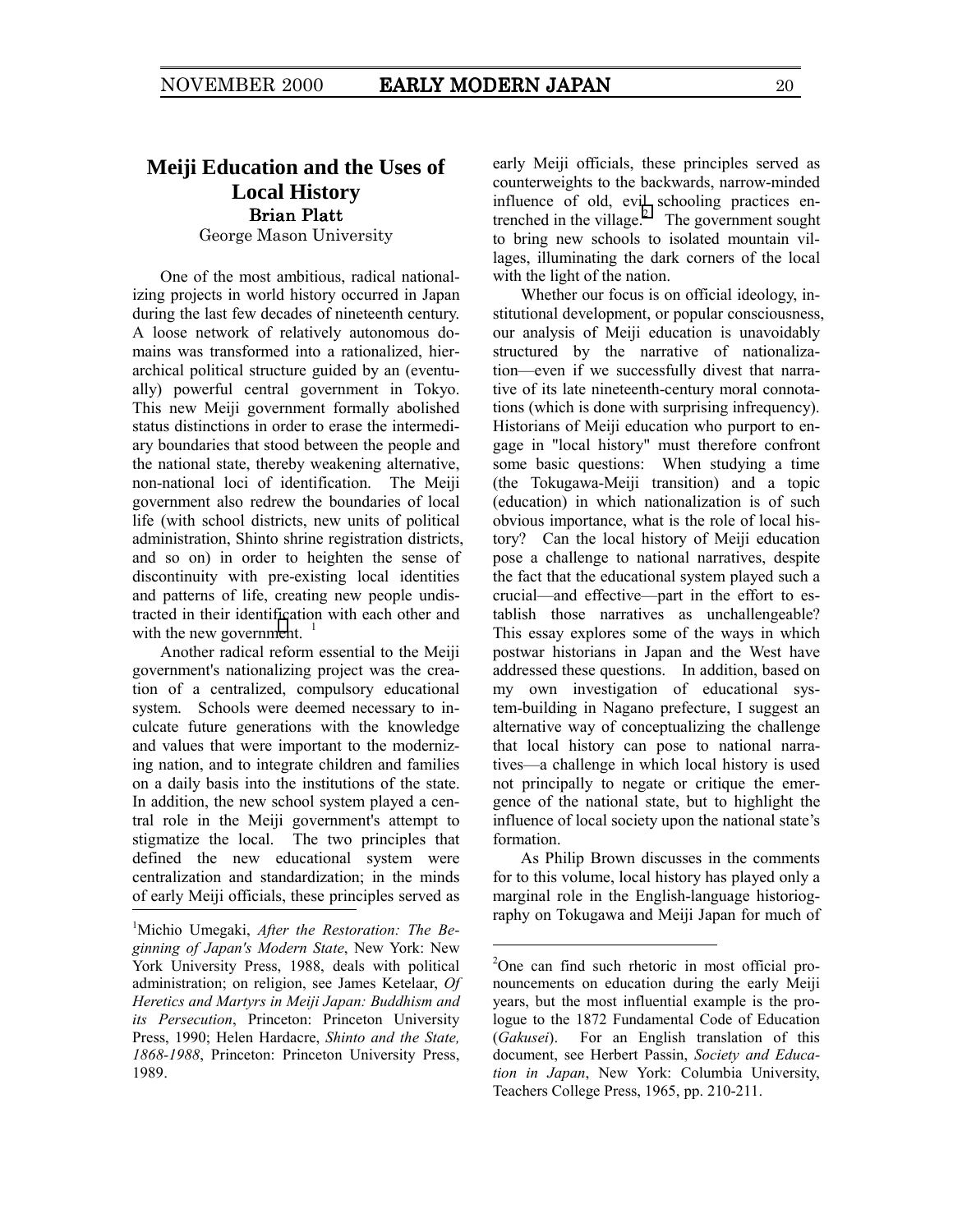the postwar period. As Brown points out, a number of scholars have focused their research on specific localities, but most of these scholars selected these localities either because they played significant roles in a national historical narrative (for example, Choshu), or because those localities were deemed typical or representative enough to illustrate presumably "national" trends. The few monographs published in the field of educational history follow this general pattern. For example, Ronald Dore's study of Tokugawa education culls data from various prefectures, but Dore's purpose in using such local data is to find evidence of national trends.<sup>3</sup> Richard Rubinger's book examines a number of private academies in Tokugawa Japan (many of which were located outside of the urban centers of Edo, Tokyo, and Osaka), making extensive use of archival material relating to these institutions. However, Rubinger examines these local institutions precisely because their significance transcended the locality: he argues that these schools played an instrumental role in breaking down regional isolation, cultivating a national consciousness, and creating a group of elites who would later assume roles of national leadership in the Meiji state.<sup>4</sup> In other words, educational historians, too, have either assumed an explicitly national focus or have used local studies to reaffirm the primacy of the nation as the legitimate unit of analysis.

This emphasis on national narratives and the subsequent marginalization of local history is not surprising, given the influence of modernization theory upon the Japan field in the postwar period.<sup>5</sup> In Cold War-era modernization theory,

-

the nation-state was almost invariably the subject of historical inquiry, for it represented the culmination of the process of modernization. "Becoming modern" was seen as the pivotal experience in human history, and this process necessarily took place in the setting of the nation and reached its fulfillment in the modern nation-state. Even when studying time periods (like the Tokugawa period) in which the nation-state did not yet exist, Western scholars of Japan nevertheless took as their spatial focus the geographical territory that would eventually constitute the boundaries of the nation-state. Indeed, if we see Japanese history through the framework of modernization (as it was defined by postwar scholars in the West), local boundaries and particularities are significant only in their inevitable disappearance: since modernization is characterized by centralization, standardization, and nationalization, then the image of Japan as a "success story" of modernization presumes that Japan had overcome local differences to become a national unit.<sup>6</sup>

As many critics of modernization theory

 $\overline{a}$ 

 Perhaps the most systematic attempt at defining modernization can be found in John Hall's essay, "Changing Conceptions of the Modernization of Japan," in Marius Jansen, ed., *Changing Japanese Attitudes Toward Modernization*, Princeton: Princeton University Press, 1965, pp. 19-23. It should also be noted that Western scholars of Japan during the postwar period rarely made an explicit connection between their focus on modernization and their geographical focus on the nation. For example, the "seven essential features of modern society" generated from discussions at the famous Hakone conference in 1960 only mention the word "nation" once—and even then, only parenthetically. They focus on presumably universal characteristics of modern society (rather than the particular space of the nation), but, in practice, the publications produced by the conference participants invariably picture "modern society" as a nationalized society. The nation is assumed to be both the natural outgrowth of modernization and the setting in which social, intellectual, political, and economic—and educational—modernization takes place.

<sup>3</sup> Ronald Dore, *Education in Tokugawa Japan*, New York: Routledge and Kegan Paul, 1965. Herbert Passin's *Society and Education in Japan* takes a similar approach, using national statistics whenever possible.

<sup>4</sup> Richard Rubinger, *Private Academies in Tokugawa*  Japan, Princeton: Princeton University Press, 1982.

<sup>&</sup>lt;sup>5</sup>In her discussion of the place of sub-national histories in the historiography on modern Europe, Christina Applegate demonstrates how postwar modernization theory has reinforced the emphasis on the nation as a unit of analysis and, in the process, has marginalized local history. Applegate, "A Europe

of Regions: Reflections on the Historiography of Sub-National Places in Modern Times," *American Historical Review*, vol. 104, no. 4 (October 1999), pp. 1157-1182.<br><sup>6</sup> Perhaps the 1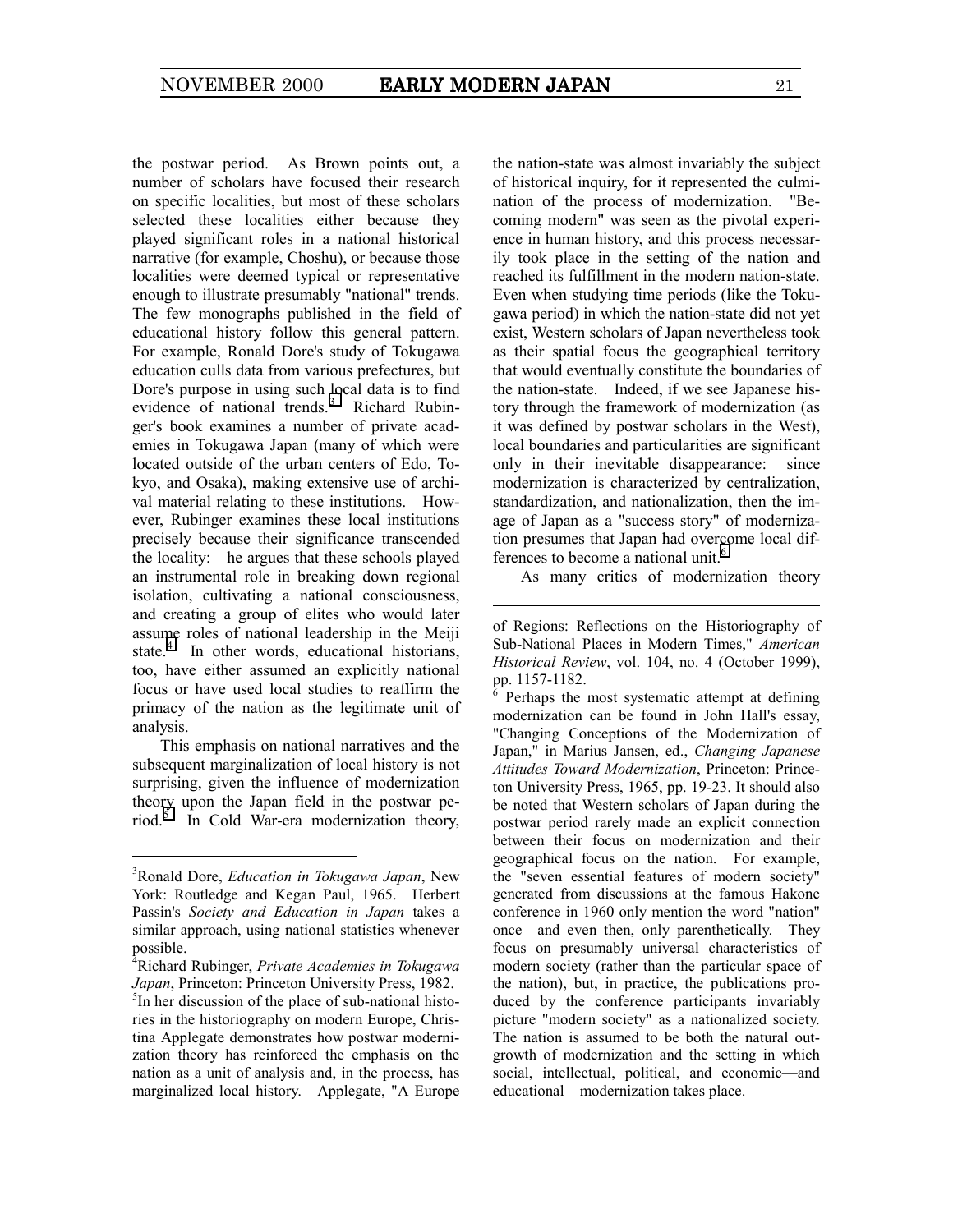have pointed out, this focus on modernization often leads scholars to privilege those elements of the pre-modern historical experience that presumably contributed to Japan's modernization, while marginalizing those that presumably did not.7 The case of educational history is instructive here. Tokugawa education was, by all accounts, decentralized, unstandardized, and distinctly local in structure and orientation. However, since postwar scholars studied Tokugawa education with the explicit goal of evaluating its contribution to educational modernization during the Meiji period—in Dore's words, its "legacy"—they either de-emphasized these premodern (or anti-modern) aspects of the Tokugawa schooling experience or treated them as remnants that would eventually be overcome during the process of modernization. $8$  In turn, when narrating the shift from Tokugawa to Meiji,

-

scholars taking this perspective usually privileged continuity over disruption, characterizing the process as a relatively smooth, consensual transition.<sup>9</sup>

While the emphasis on modernization, viewed and modeled at the national level, continued to prevail in the West during the first few decades after World War Two, the same period in Japan generated a widespread interest in local history. Mainstream historical scholarship in Japan continued to focus mainly on the geographic unit of the nation—or, to focus on specific localities in order to demonstrate how they exemplify and illustrate national trends. However, professional and amateur historians—especially those working in prefectural universities, archives, museums, and other local research institutions—began to produce voluminous scholarship with the primary purpose of exploring the particular historical experience of the locality. Though we can trace the genealogy of Japanese local history back to prewar (and earlier) literary and intellectual developments, the postwar local history movement (under the rubric *chihōshi*) began in the 1950s and culminated in the 1970s and 80s with the widspread publication of local histories at the prefectural, city, and village level. $10$  This burgeoning of local history was fueled by a number of interrelated factors, including the reaction (particularly of leftist academics) against both wartime nationalism and the postwar conservative government, the political movement against excessive centralization, the critique of Western modernity, the fear that high-speed economic growth would result in the permanent loss of Japan's national heritage and cultural identity, and the creation of formal institutions entrusted with the task of preserving the cultural and historical resources of the locality.<sup>11</sup>

 $7$ Tetsuo Najita makes this point in his "Introduction: A Synchronous Approach to the Study of Conflict in Modern Japanese History," in Najita and Victor Koschmann, eds., *Conflict in Modern Japanese History*, Princeton: Princeton University Press, 1982. Harootunian makes a similar argument in his essay, "America's Japan/Japan's Japan," in Harootunian and Masao Miyoshi, eds., *Japan in the World*, Chicago: University of Chicago Press, 1993.

 $8 \text{ The term "legacy" is used in the title of the final}$ chapter of Dore's *Education in Tokugawa Japan*, and also in his article, "The Legacy of Tokugawa Education," in Jansen, ed., *Changing Japanese Attitudes Toward Modernization*. Richard Rubinger, for example, addresses these characteristics of the Tokugawa educational experience in some detail, framing them as "traditional patterns" and contrasting them with "modern portents" that were also present in Tokugawa education. Rubinger, "Education: From One Room to One System," in Marius Jansen and Gilbert Rozman, eds., *Japan in Transition: From Tokugawa* to Meiji, Princeton: Princeton University Press, 1986, pp. 196-202. Consequently, though Rubinger gives "traditional patterns" and "modern portents" equal treatment, the former are inevitably relegated to a marginal role in the historical narrative when the goal of history is modernity. As a result, "the local" again loses out in the narrative of nationalization and modernization, serving as a witness to its own impending irrelevance.

<sup>9</sup> Harootunian, "America's Japan, Japan's Japan."

<sup>10</sup> Kimura Motoi, "Kyōdoshi, chihōshi, chiikishi kenkyū no rekishi to kadai," in Asao Naohiro, et. al., eds., *Iwanami kōza Nihon tsūshi*, *bekkan 2: Chiikishi kenkyū no genjō to kadai*, Tokyo: Iwanami Shoten, 1994, pp. 3-30.

<sup>&</sup>lt;sup>11</sup>Amino Yoshihiko traces some of the factors behind the postwar local history movement in "'Undō to shite no chiikishi kenkyū' o megutte," in Asao Naohiro, et. al., eds., *Iwanami kōza Nihon tsūshi*,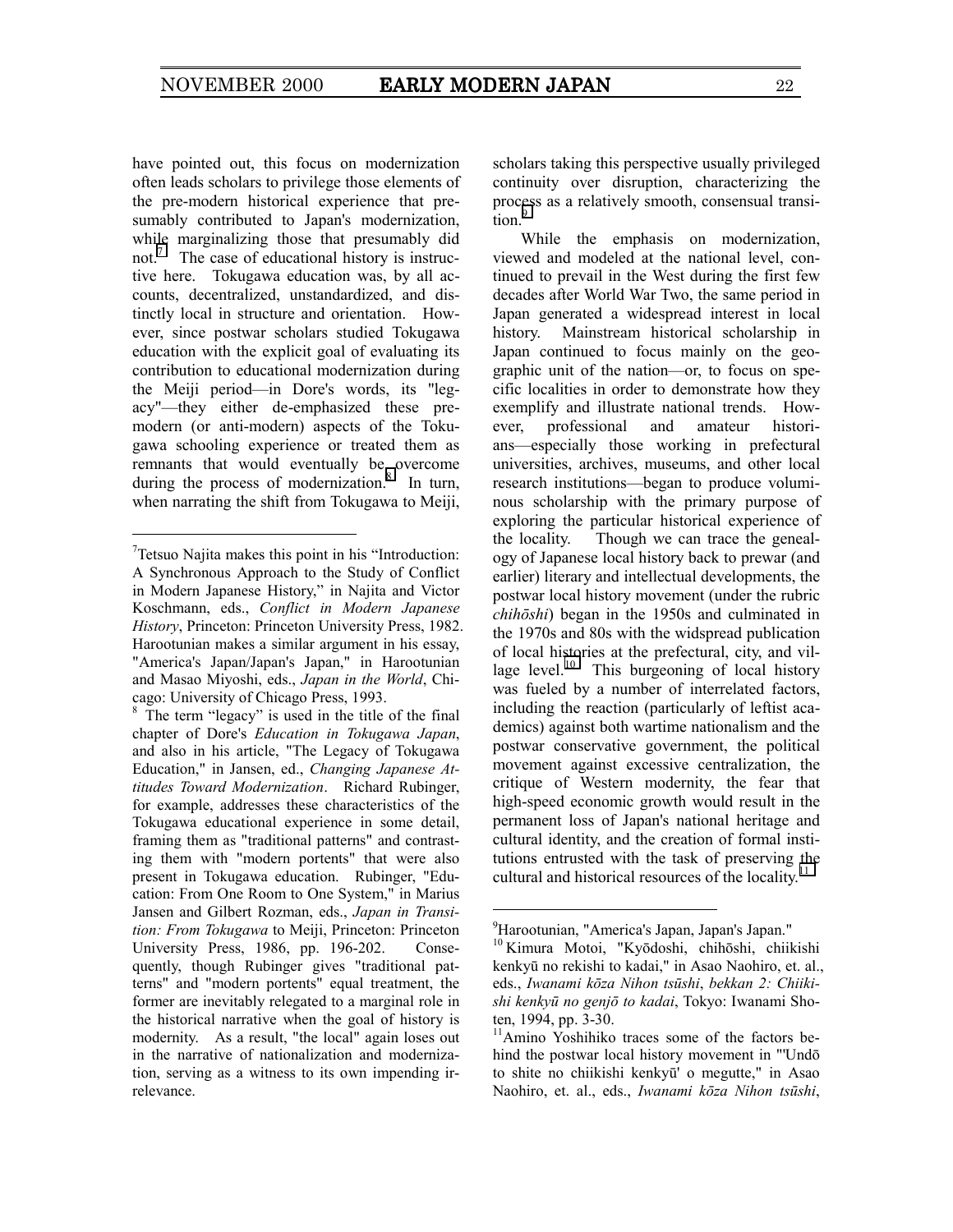Although this local history movement did not develop as a critique of the postwar Western focus on the process of national modernization, its explicitly local focus resulted in scholarship that undermines some of the assumptions of modernization theory. For example, in contrast to the image of the Tokugawa-Meiji transition as an essentially smooth, consensual process, local historians in Japan who focused on the local response to the Meiji government's reforms revealed that this transition was far from conflict-free. This is particularly the case in the study of Meiji educational reform, which was often seen by Western historians as a success story of rapid change, a positive transformation that was initiated by a reformist state but one that received the full cooperation of the Japanese people. However, local historians in Japan discovered not only a tremendous gap between central policy and local conditions, but also uncovered a significant amount of local resistance to Meiji educational reforms.<sup>12</sup> Incidents that appear to be mere bumps in the road from the perspective of long-term, inevitable nationalization, often reveal themselves as moments of real opposition to the basic principles of the government's vision of education.

The most obvious example of this resistance took the form of the "anti-new order uprisings" (*shinsei hantai sōjō*), in when villagers destroyed nearly two hundred new schools in around ten separate riots in the years following the promulgation of the new education laws in 1872.

1

Newly appointed teachers were attacked, and some were beaten to death with bamboo clubs. Protesters perceived the new schools as a symbol of the unpopular reforms that had been enforced by the Meiji government—in particular, the new land tax, the conscription laws, and the liberation of the *burakumin*. In turn, the destruction of the schools expressed popular opposition and anxiety, both towards these reforms and towards the new government that had initiated them.<sup>13</sup>

But popular opposition was not confined to general statements of hostility or uncertainty. Particularly during the second wave of anti-new school uprisings in 1876-77, protesters expressed more specific criticisms of the new educational policies. In particular, they resented the fact that the new government expected localities to pay for this intrusive institution. The principle of local funding was not new: pre-Meiji commoner schools, too, were funded by the community in which they were located. However, the new system of educational funding, outlined in the 1872 Fundamental Code of Education, departed from pre-Meiji precedent in two important ways. First, while pre-Meiji commoner schools were funded by the tuition payments of children who actually attended the school, Meiji schools were funded primarily by school taxes—which were usually levied upon all families, regardless of whether or not their children attended the new schools. Second, pre-Meiji schools were both funded and controlled at the local level; there existed no institutional mechanism by which the Tokugawa *bakufu* or domain governments influenced the practices of these local institutions. As a result, the schools necessarily responded to the demands and expectations of the families who paid for the school. In contrast, while the Meiji government passed the burden of school funding onto the locality, the central government reserved for itself ultimate legal authority over the administration of each local school. Both local officials and ordinary people recognized this contradiction between local funding and central control, and often resented it. For example, protesters in

*bekkan 2: Chiikishi kenkyū no genjō to kadai*, Tokyo: Iwanami Shoten, 1994, pp. 105-113.

<sup>12</sup>For example, see Kurasawa Takashi, *Shōgakkō no rekishi*, vol. 1, Tokyo: Japan Library Bureau, 1963, pp. 1002-1019; Morikawa Teruki, "Meiji 9-nen Shinpeki-machi sōdō no kyōikushiteki kentō," *Kyōiku undōshi kenkyū*, vol. 15 (1973), pp. 19-29; Morikawa, "Gakusei no minshūteki juyō to kyohi," Kōza Nihon Kyōikushi Iinkai, ed., *Kōza Nihon kyōikushi,* vol. 2, Tokyo: Iwanami Shoten, 1984, pp. 307-333; Hori Kōtarō, "Gifu-ken nin okeru shōgakkō setsuritsu katei to Ise bōdō," *Nihon no kyōikushigaku*, vol. 23 (1980), pp. 12-31; Chiba Masahiro, "Gakusei gakkō sōsetsu jijō to funjō," *Kōchi daigaku kyōiku gakubu kenkyū hōkoku*, vol. 42 (1990), pp. 113-120.

 $13$  I discussed these uprisings in detail in chapter four of my dissertation, "School, Community, and State Integration in Nineteenth-Century Japan," University of Illinois, 1998.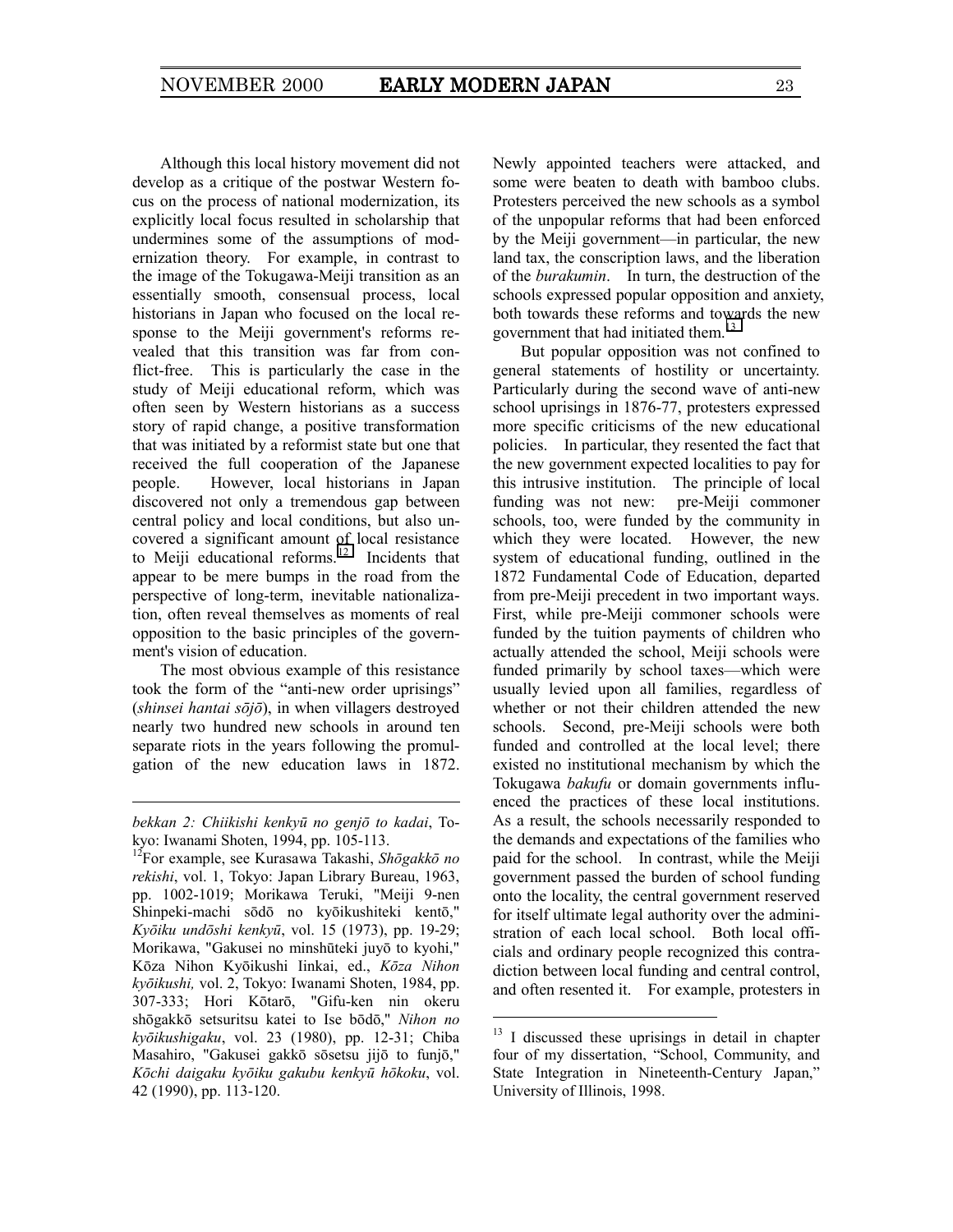Gifu articulated such a recognition when, after destroying several new school buildings, they approached a new school held in an *old* building and destroyed only the new equipment housed inside, carefully avoiding any damage to the structure itself.<sup>14</sup> Protesters in Mie also expressed a resentment of the new principle of central control when they burned over forty schools while shouting the slogan, "Destroy and burn everything that belongs to the government!"<sup>15</sup> In other words, these protesters were arguing that the local school now "belonged to" the government, by virtue of the fact that local administrative control over the new schools had been wrested from the locality by the central government. Burning the schools, in turn, articulated both an awareness and resentment of the fact that local people had to pay for an institution that did not serve their interests. Other complaints articulated by the Japanese people about the content, schedules, and other aspects of the new schools were informed by a recognition of this basic contradiction.

In Nagano prefecture, the focus of my own research, there were no such violent uprisings in opposition to the Meiji school system. In fact, just as Western scholars have often held up Japan as a model of rapid, yet peaceful, educational reform, Nagano was often held up by the Meiji government itself as the model for other localities to emulate: the project of establishing new schools and encouraging parents to send their children to them proceeded more rapidly in Nagano than anywhere else in the country. And yet, even in Nagano, I have found various non-violent forms of local opposition to Meiji educational reforms. For example, pre-Meiji village schoolteachers who were both criticized and left unemployed by the Meiji education laws often spread rumors about the new schools, impeded fundraising efforts, and even re-opened their old schools illegally. Families defied authorities by refusing to pay the new school taxes, and, more commonly, simply refused to send their children to the new schools. These were

-

not the acts of a stubborn peasantry opposed to the very idea of formal education; in fact, towns and villages throughout Nagano had established over six thousand schools during the century and a half that preceded the Meiji Restoration in 1868, with essentially no support from political authorities. Consequently, we should see these acts as strategic statements of opposition to specific aspects of the new school system that people deemed undesirable—for example, compulsory attendance, centralized control, rigid schedules, school taxes, irrelevant curriculum, and so on.

One does not necessarily have to do local history to identify these acts of resistance. Indeed, some of the scholarship on popular resistance to the new school system—particularly those works on large-scale, violent rebellions—has been done by scholars who probably would not assume the mantle of "local historian." Nevertheless, we are more likely to ascribe significance to these acts of opposition when the geographic focus is narrower: the stakes seem much larger, the effects more immediate, the tragedies more personal. This is undoubtedly one reason why Japanese scholars have positioned the local overwhelmingly as a site of resistance—or, more broadly, as a site of alterity—vis a vis the Japanese state. Unlike those Western scholars who implicitly celebrated Japanese modernization and its concomitants, many postwar Japanese scholars have lamented these developments, emplotting them into a tragic narrative of loss, betrayal, and thwarted potential. Neither Marxist historians nor People's Historians, who reflect the two major historiographical perspectives in postwar Japanese scholarship, necessarily oppose modernity itself. Rather, they espouse visions of an alternative modernity, one that is more democratic and (for People's Historians) more authentically Japanese than the modernity that eventually took shape in nineteenth and twentieth century Japan.<sup>16</sup> Because Marxist

 $^{14}$ Hori, p. 24.

<sup>15</sup>Tsuchiya Takao and Ōno Michio, eds., *Meiji shonen nōmin sōjōroku*, Tokyo: Nanboku Shoin, 1931, p. 305.

<sup>&</sup>lt;sup>16</sup>See Carol Gluck, "The People in History: Recent Trends in Japanese Historiography," *Journal of Asian Studies*, vol. 38, no. 1 (November 1978), pp.  $25-50$ ; and Kevin Doak, "What is a Nation and Who Belongs? National Narratives and the Ethnic Imagination in Twentieth-Century Japan," *American Historical Review*, vol. 102, no. 2 (April 1997), esp.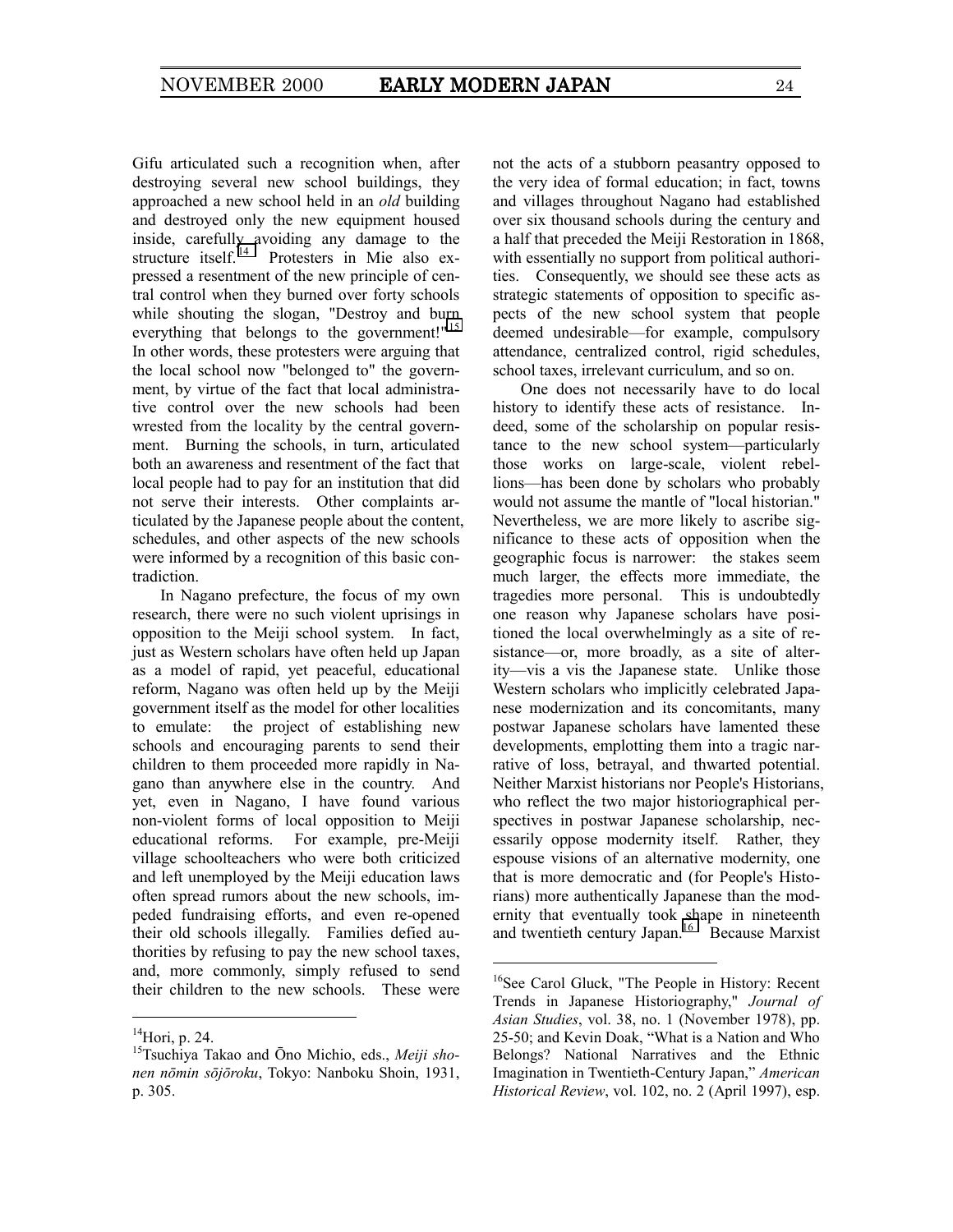and People's Historians in Japan link the suppression of these alternative modernities with the rise of an absolutist, centralized Japanese state, the local becomes an effective site of alterity vis a vis the Japanese state—a site where the Japanese people attempted, nobly but futilely, to resist the state. Local history, in turn, often functions to recover those voices of opposition from the past, and provides the weight of historical precedent to voices of opposition in the present.<sup>17</sup> The case of education is especially relevant here, as educational historians often emphasize the suppression of local, dissenting voices during the formation of the modern educational system in order to critique the highly centralized, bureaucratized educational system of the present.<sup>18</sup>

Although local history can indeed provide an effective foundation from which to challenge the narrative of a smooth, consensual, centrally-directed process of nationalization and modernization, we should also recognize the potential problems with a brand of local history that automatically positions the local in opposition to the national state. First, localist loyalties are not necessarily counterproductive to the cause of nationalization. As Kären Wigen has demonstrated, local loyalties can serve as an integrative force for the nation.<sup>19</sup> In the case of the Meiji educational system, village elites in Nagano often used local pride as a mobilizing force when collecting funds for school construction or when encouraging attendance, thus furthering national goals while trumpeting local particularity. In addition, efforts to preserve the autonomy of the local school in the face of an encroaching state were often successful, but usually were achieved by following proper administrative procedures, which served to legitimize the machinery of the

-

state. Consequently, while using localist rhetoric or pursuing decidedly localist goals, people often fostered the integration of the locality into the state.

A second problem with positioning the locality in opposition to the Meiji state is that the local response to state policies was not always one of resistance and recalcitrance.<sup>20</sup> While some villagers did respond with indifference or even open hostility to the new educational policies, others responded with enthusiastic cooperation. In particular, many village elites adopted the cause of educational reform as a personal mission, making every effort to meet—in fact, to exceed—the government's recommendations. Many village elites scurried around frenetically during the early 1870s, raising funds, studying the architectural plans of the latest schools in Europe and America, overseeing the schools' construction, personally visiting with families to convince parents of the value of education, and proclaiming proudly that their local school would bring progress to the community and glory to the nation. Of course, their cooperation was usually based on motives and assumptions that were quite different from those of central policymakers. Furthermore, this cooperation was often conditional: many people who had initially responded with enthusiasm to the Meiji government's educational project later opposed it as their interests diverged from those of the new state. $21$  Nevertheless, seeing the local exclusively as a site of resistance fails to capture the complex range of local responses to the state's

pp. 299-309.

 $7$ Amino, pp. 105-107.

<sup>&</sup>lt;sup>18</sup>For example, see Ishijima Tsuneo and Umemura Kayo, eds., *Nihon minshū kyōikushi*, Tokyo: Azusa Shuppansha, 1996.

<sup>&</sup>lt;sup>19</sup>Kären Wigen, "Constructing Shinano: The Invention of a Neo-Traditional Region," in Stephen Vlastos, ed., *Mirror of Modernity*, Berkeley: University of California Press, 1998, pp. 229-242. Applegate argues a similar point in "A Europe of Regions," p. 1177.

<sup>&</sup>lt;sup>20</sup>Sheldon Garon's new book highlights the cooperative aspects of the relationship between state and society in modern Japan, although his focus is on private social groups rather than on the locality *per se*. See Garon, *Molding Japanese Minds*, Princeton: Princeton University Press, 1997.

 $21$ This was particularly the case with a large number of village elites who, after spearheading efforts to establish new schools in local areas, grew disillusioned with the Meiji government's educational policies and infused the People's Rights Movement with a sharp critique of the centralized educational system. See chapter five of my dissertation, ìSchool, Community, and State Integration in Nineteenth-Century Japan."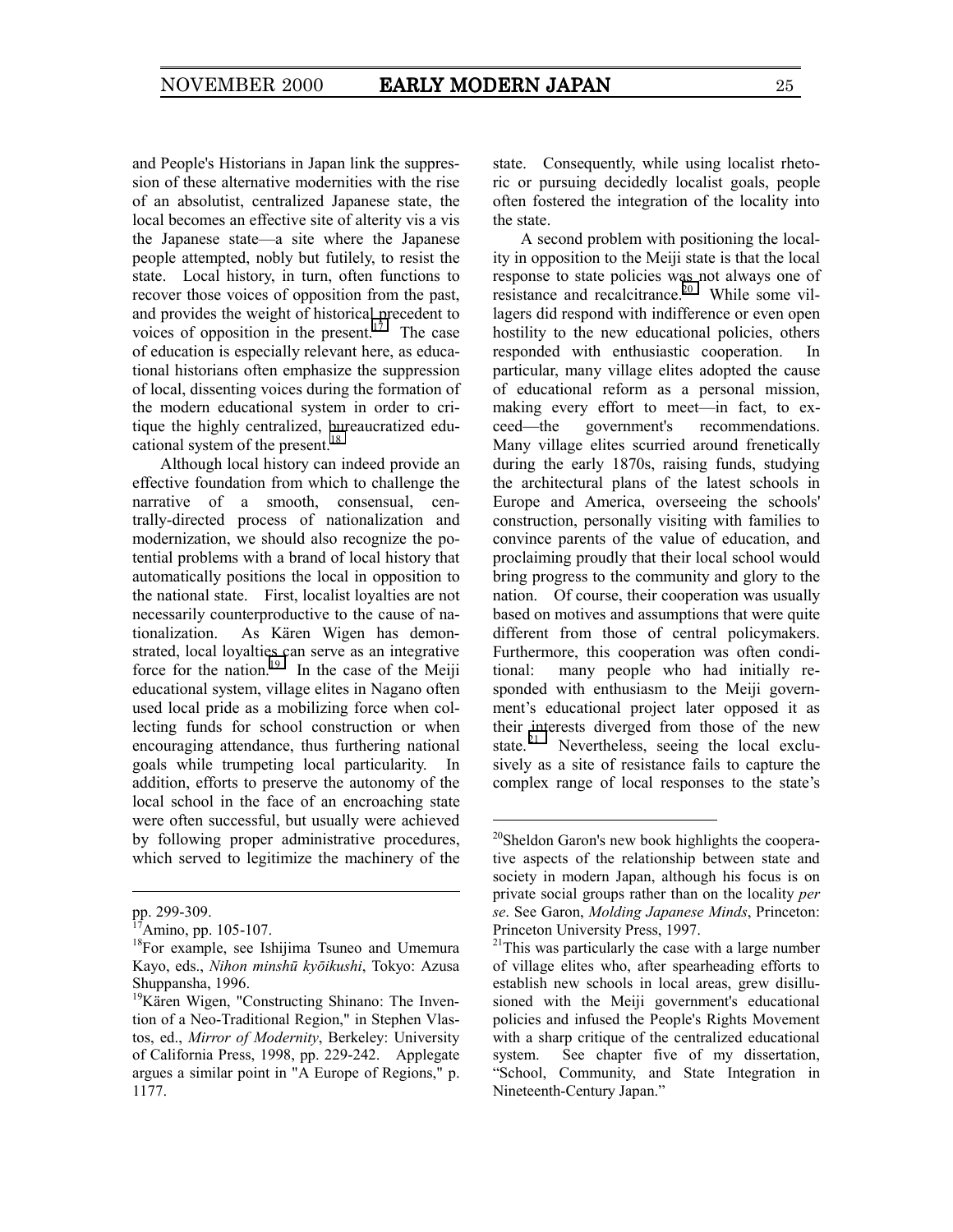educational reforms.

A third problem that results from assuming an intractably antagonistic relationship between local society and the Meiji state is that such an assumption diverts our attention from the ways in which local society influenced the state's development. Most Marxist and People's historians in Japan are heavily invested in claiming (and ruing) the failure of local opposition to the Meiji state: by denying that the people had any voice in the formation of the state, "the people" and "the local" are shielded from implication in the less desirable parts of Japan's modern history. In the process, localities are often denied agency as well, thus paradoxically celebrating the local while reaffirming the primacy of national history.

However, if we study the local response to Meiji educational reform while keeping one eye on the changes in educational policy made by the central government, we can see how local society shaped the development of the national educational system. For instance, when state policies met with resistance at the local level, the central government usually responded not with suppression, but compromise. While the large-scale rebellions were indeed put down violently, many of the demands articulated in those rebellions—demands that were expressed in more localized, non-violent forms at the village level and communicated to prefectural and central government officials through village notables—were accommodated in subsequent policy changes. The 1879 Educational Ordinance, for example, represented a clear compromise by the Ministry of Education to local demands for smaller schools, shorter commutes, more relevant content, less demanding schedules, and more local autonomy. While the Ministry of Education revised this ordinance a year later to emphasize the prerogative of central government in education, many of these compromises remained, and local demands continued to find their way into central government rhetoric and policy.

While localities often took an oppositional stance towards the new educational system in order to influence central policies, they could also shape the educational system from below through an active, positive response to the call for educational reform. In fact, enthusiastic cooperation by communities often functioned as a kind of preemptive strike to dictate the terms by which the educational system would take shape in their own local area. For example, villages often took the initiative to raise funds and establish a school for an area that did not conform to the newly drawn school districts. Villagers would then write a petition to open the school, skillfully co-opting the language of educational reform sanctioned by the state to justify their local claims. Local officials would write the prefectural government for guidance, and the prefectural government would then send the query on to the Ministry of Education in Tokyo, which usually responded by accommodating demands from below. Often, the collective weight of hundreds or thousands of these local claims would influence the central government to consider changes in policy. In fact, following the promulgation of the Fundamental Code of Education in 1872, the Ministry of Education was inundated with queries and complaints from local officials about how to implement the often vague or impractical policies in their own local areas.<sup>22</sup> In its responses, the Ministry of Education frequently amended or qualified its initial policies in order to accommodate the realities of local implementation. Furthermore, by publishing its answers to these questions and distributing them to prefectural and local governments throughout the country, the answers functioned as precedence for future decisions, thus enabling local society in influence policy debates at the national level. In this fashion, the Meiji educational system emerged out of a dialogue, or negotiation, with local society.

This dynamic of compromise and negotiation played a crucial role in the process of modern Japanese state formation, yet it can easily be concealed by a historical methodology that focuses exclusively on the center or on the nation as a whole. Consequently, much of the value of local history lies in its capacity to expose this important area of contingency in the formation of the national state, thus challenging the narratives constructed by modern states to legitimize their authority. Of course, highlighting the agency of

<sup>22</sup>Many of these queries were printed in *Monbushō Nisshi*, a Meiji-period education journal published by the Ministry of Education.